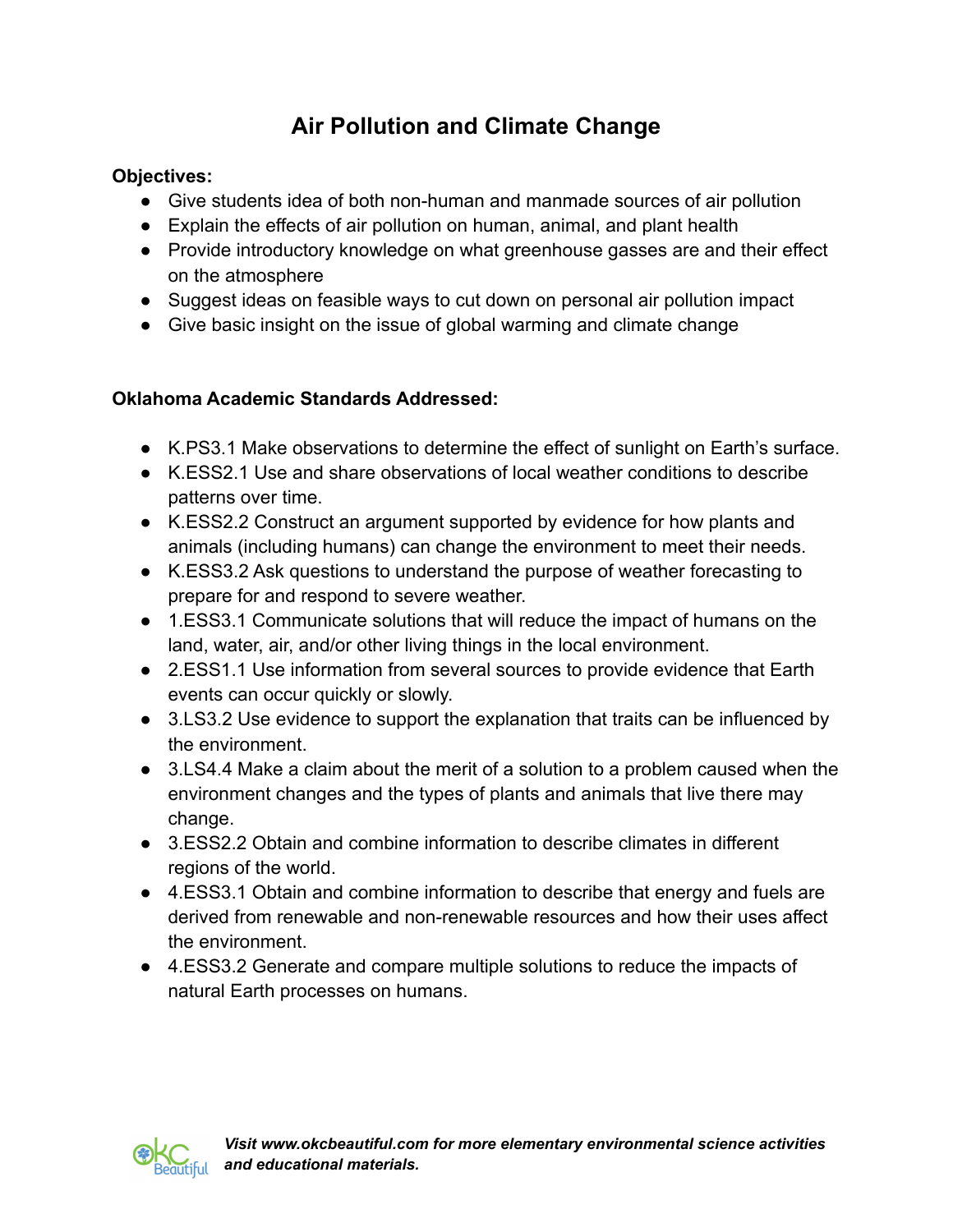## **Vocabulary:**

- Pollution The introduction of a substance to the environment that is harmful or has negative effects.
- Particulate Matter Larger pieces of pollutants. An example is ash from a fire.
- Smog Haze or fog combined with air pollutants that creates visible air pollution.
- Emission A product of something, like a gas. In relation to air pollution, the burning of a gas can create chemicals like carbon dioxide that go into the air.
- Atmosphere The layering of gasses that surrounds the earth and other planets.
- Acid Rain Rain with increased acidity due to the pollution it absorbs in the air

## **Talking Points:**

- What is pollution? Pollution is the introduction of a substance to the environment that is harmful or has negative effects.
- What produces air pollution?
	- Air pollution can come from both natural and human sources. Can you think of anything that might make our air less clean?
		- Natural: Volcanos, wildfires, etc.
		- Human: Automobile emissions, farming, burning fossil fuels (coal, petroleum, natural gas), etc.
- What are the different TYPES of air pollution?
	- Particles in the air that are often produced by actions such as burning, can range from easily visible to so small it seems invisible to the naked eye. Particles like ash that are solid bits and pieces that result from this, are classified as "**particulate matter.**"
	- $\circ$  But air pollution isn't just solid particles, but also gas. When combined, this solid and gaseous mixture can produce severe air pollution like **smog**. Smog is a haze or fog combined with air pollutants that creates visible air pollution.
- What are some examples of gas emissions that pollute the air? (Carbon Dioxide CO2, methane, ozone, etc.)
	- These are known as Greenhouse Gasses. The term greenhouse is used in this name to draw the similarity to the heat that is often trapped within actual plant greenhouses and these pollutant gasses being trapped within the earth's atmosphere. This is why over the years the earth has seen a trend of increasing temperatures all across the globe.
- What is the atmosphere?



*Visit www.okcbeautiful.com for more elementary environmental science activities and educational materials.*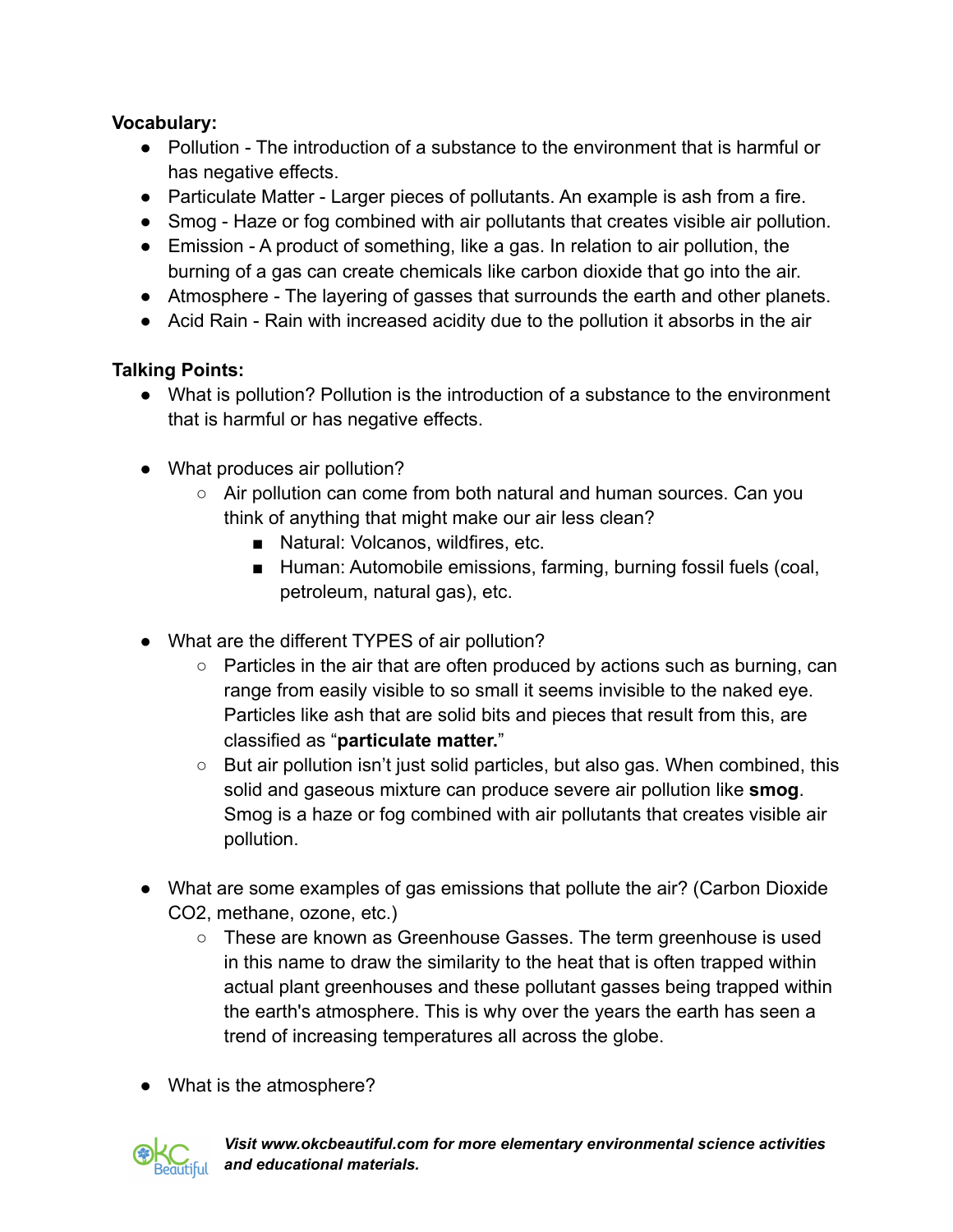- $\circ$  It is the layering of gasses that surrounds the earth and other planets.
- What is the purpose of the atmosphere?
	- Serve as a barrier between the planet and space that keeps the climate and air in.
	- Protects us from the sun and excessive heat.
	- The atmosphere keeps the earth a habitable place to live, however human sources of air pollution have greatly increased the rate of greenhouse gas emissions far past what it would have been naturally at this time.
- WHY does clean air matter?
	- Air pollution has many negative effects both on human and environmental health. Plants have been choked out by uninhabitable air quality, sun at times even potentially becoming blocked out, leaving little potential for processes like photosynthesis that require it, and events like acid rain.
	- Acid rain is rain with increased acidity due to the pollution it absorbs in the air, having effects on plant growth, aquatic ecosystems, etc. This has led to food sources declining and species shrinking as a result. Thus, over several centuries the build up of this pollution has resulted in ecosystems and species of plants and animals facing extinction far sooner than what they would have naturally.
	- Yet, humans also meet the effects of air pollution every day. Breathing in this polluted air over time makes for an increase of health issues, particularly of the lungs and heart, which is especially an issue in big, busy cities.
- WHAT can you do to limit your own contribution to air pollution? \*ask for ideas\*
	- Grow plants! Plants are great at recycling and storing some gasses like CO2. This offsets your "carbon footprint", or the amount of carbon dioxide and other carbon compounds emitted due to the consumption of fossil fuels by a particular person, group, etc.
	- Ride a bike
	- Compost
	- Buy recycled, thrifted, vintage, etc. clothes (the fossil fuels used to transport and produce these products will have been far less than that of purchasing new clothes, as well as it reduces solid landfill waste!)
	- Use less stuff! This limits production of new materials, which causes factories to release more chemicals into the air.